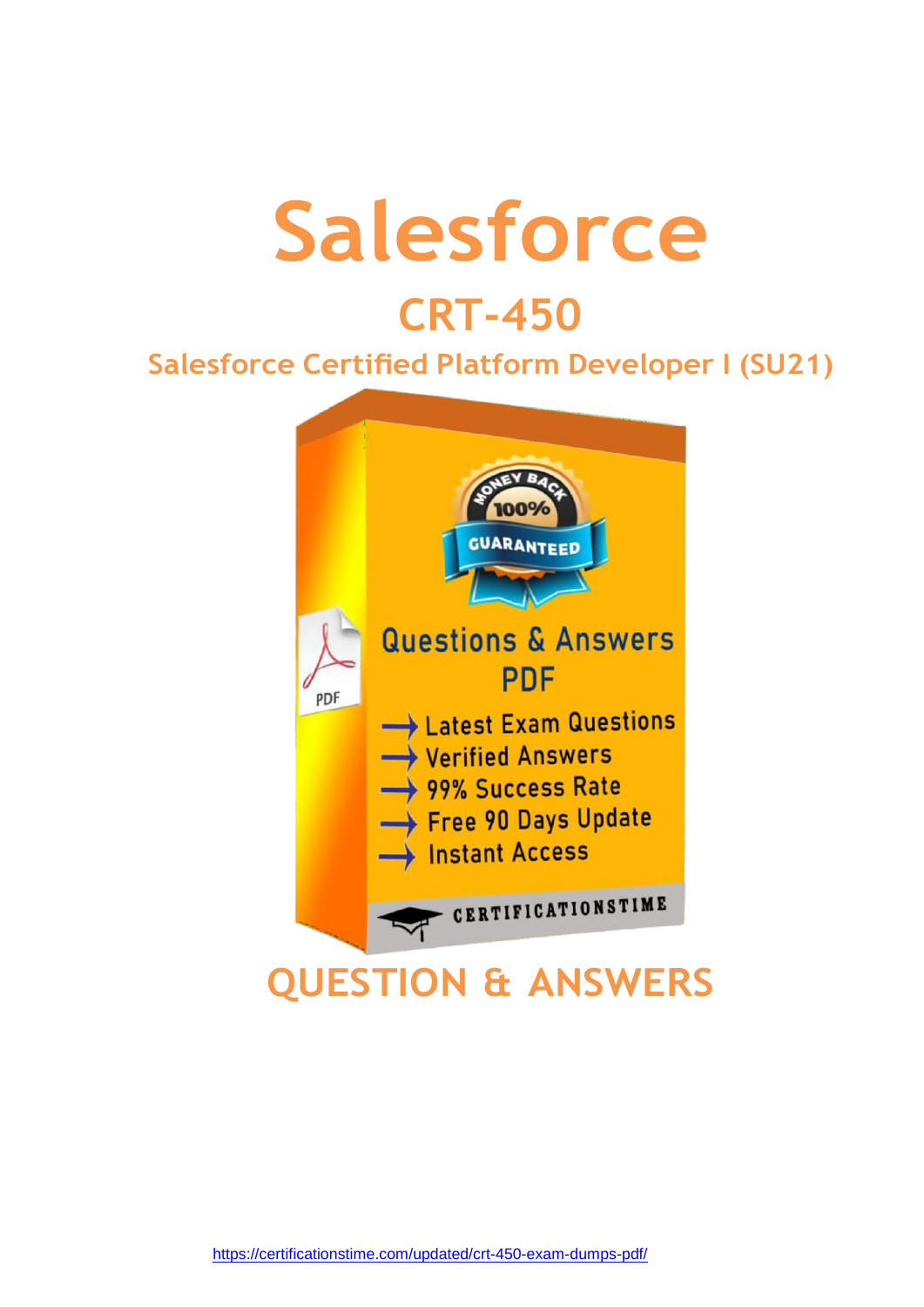A developer needs to implement a custom SOAP Web Service that is used by an external Web Application. The developer chooses to Include helper methods that are not used by the Web Application In the Implementation of the Web Service Class.

Which code segment shows the correct declaration of the class and methods?



#### **Correct Answer: C**

#### **QUESTION 2**

What can be developed using the Lightning Component framework?

- A. Hosted web applications
- B. Single-page web apps
- C. Dynamic web sites
- D. Salesforce integrations

**Correct Answer: B**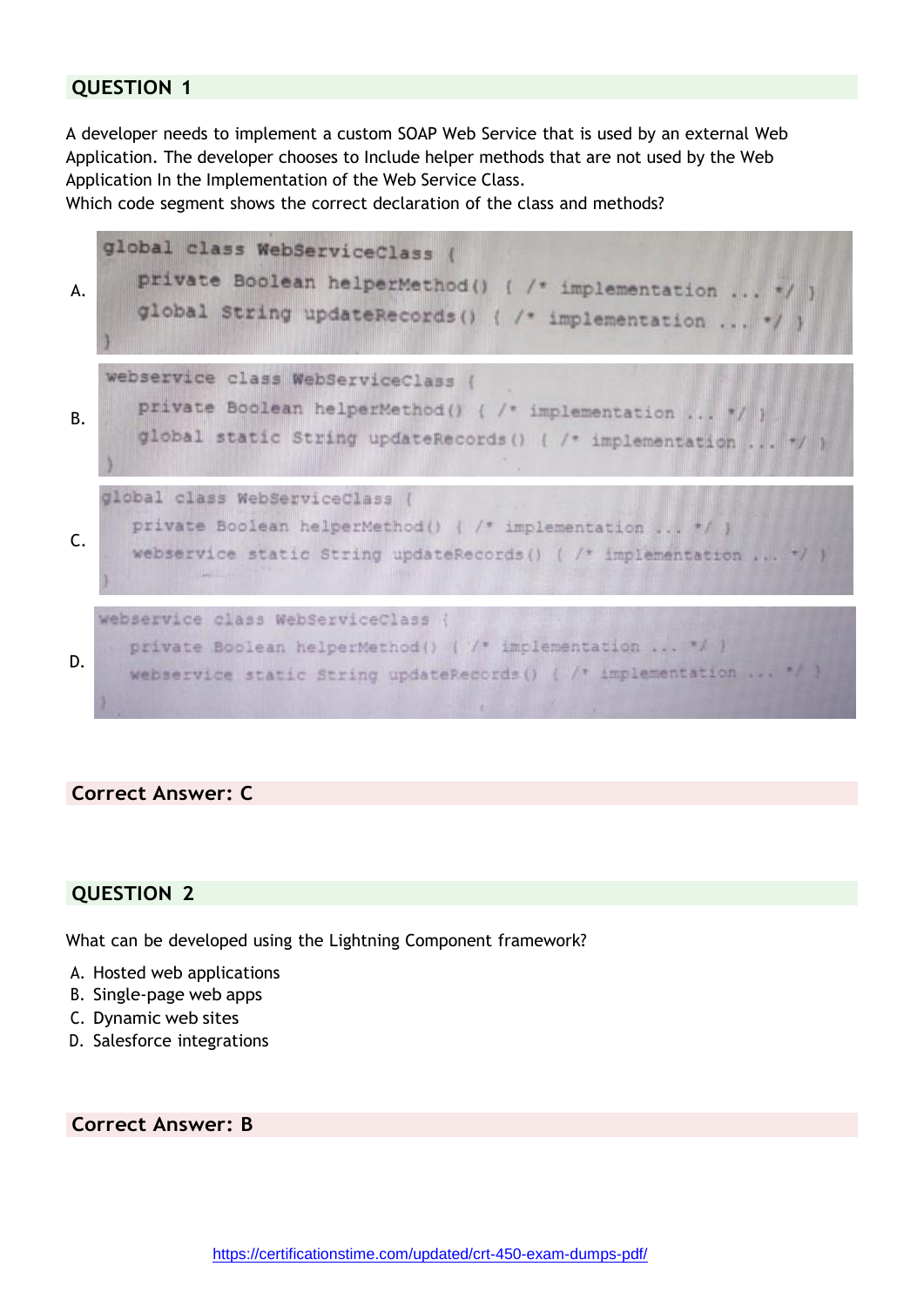How should a developer write unit tests for a private method in an Apex class?

- A. Use the SeeAllData annotation.
- B. Add a test method in the Apex class.
- C. Use the TestVisible annotation.
- D. Mark the Apex class as global.

#### **Correct Answer: C**

#### **QUESTION 4**

A developer has a requirement to create an Order When an Opportunity reaches a 'Closed-Won' status.

Which tool should be used to implement this requirement?

- A. Process Builder
- B. Lightning Component
- C. Lightning
- D. Apex trigger

#### **Correct Answer: A**

#### **QUESTION 5**

developer created this Apex trigger that calls MyClass .myStaticMethod:

trigger myTrigger on Contact(before insert) ( MyClass.myStaticMethod(trigger.new, trigger.oldMap); } The developer creates a test class with a test method that calls MyClass.mystaticMethod, resulting in 81% overall code coverage. What happens when the developer tries to deploy the trigger and two classes to production, assuming no other code exist?

- A. The deployment fails because the Apex trigger has no code coverage.
- B. The deployment fails because no assertions were made in the test method.
- C. The deployment passes because the Apex code has required (>75%) code coverage.
- D. The deployment passes because both classes and the trigger were included in the deployment.

**Correct Answer: A**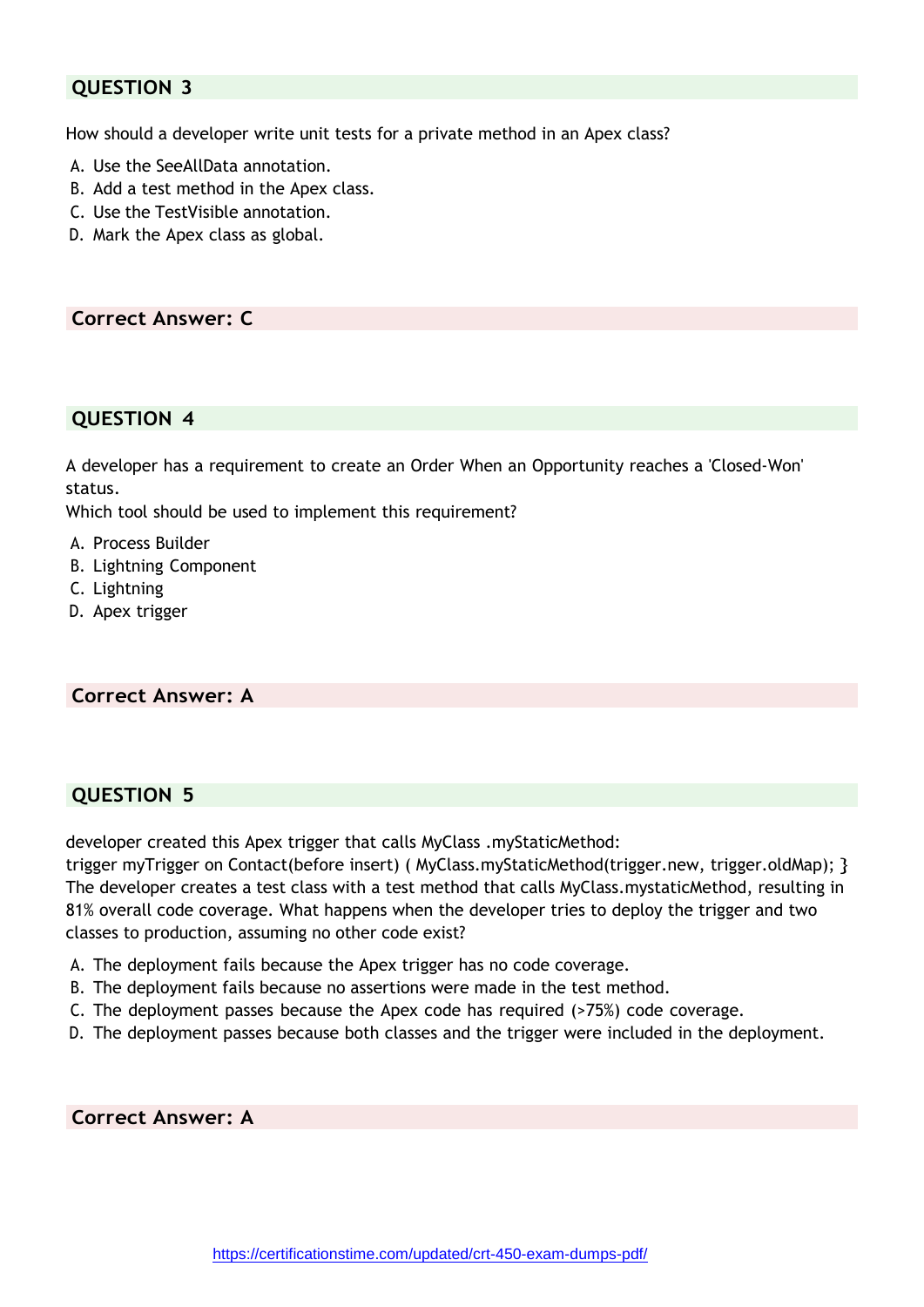A developer must provide a custom user interface when users edit a Contact. Users must be able to use the interface in Salesforce Classic and Lightning Experience.

What should the developer do to provide the custom user interface?

- A. Override the Contact's Edit button with a Visualforce page in Salesforce Classic and a Lightningcomponent in Lightning Experience.
- B. Override the Contact's Edit button with a Visualforce page in Salesforce Classic and a Lightning page inLightning Experience.
- C. Override the Contact's Edit button with a Lightning component in Salesforce Classic and a Lightningcomponent in Lightning Experience.
- D. Override the Contact's Edit button with a Lightning page in Salesforce Classic and a Visualforce page in Lightning Experience.

#### **Correct Answer: A**

#### **QUESTION 7**

which statement is true regarding execution order when triggers are associated to the same object and event?

- A. Trigger execution order cannot be guaranteed.
- B. executed In the order they are modified.
- C. Triggers are executed alphabetically by trigger name.
- D. Triggers are executed in the order they are created.

**Correct Answer: A**

#### **QUESTION 8**

The sales management team at Universal Containers requires that the Lead Source field of the Lead record be populated when a Lead is converted.

What should be used to ensure that a user populates the Lead Source field prior to converting a Lead?

- A. Process Builder
- B. Validation Rule
- C. Formula Field
- D. workflow Rule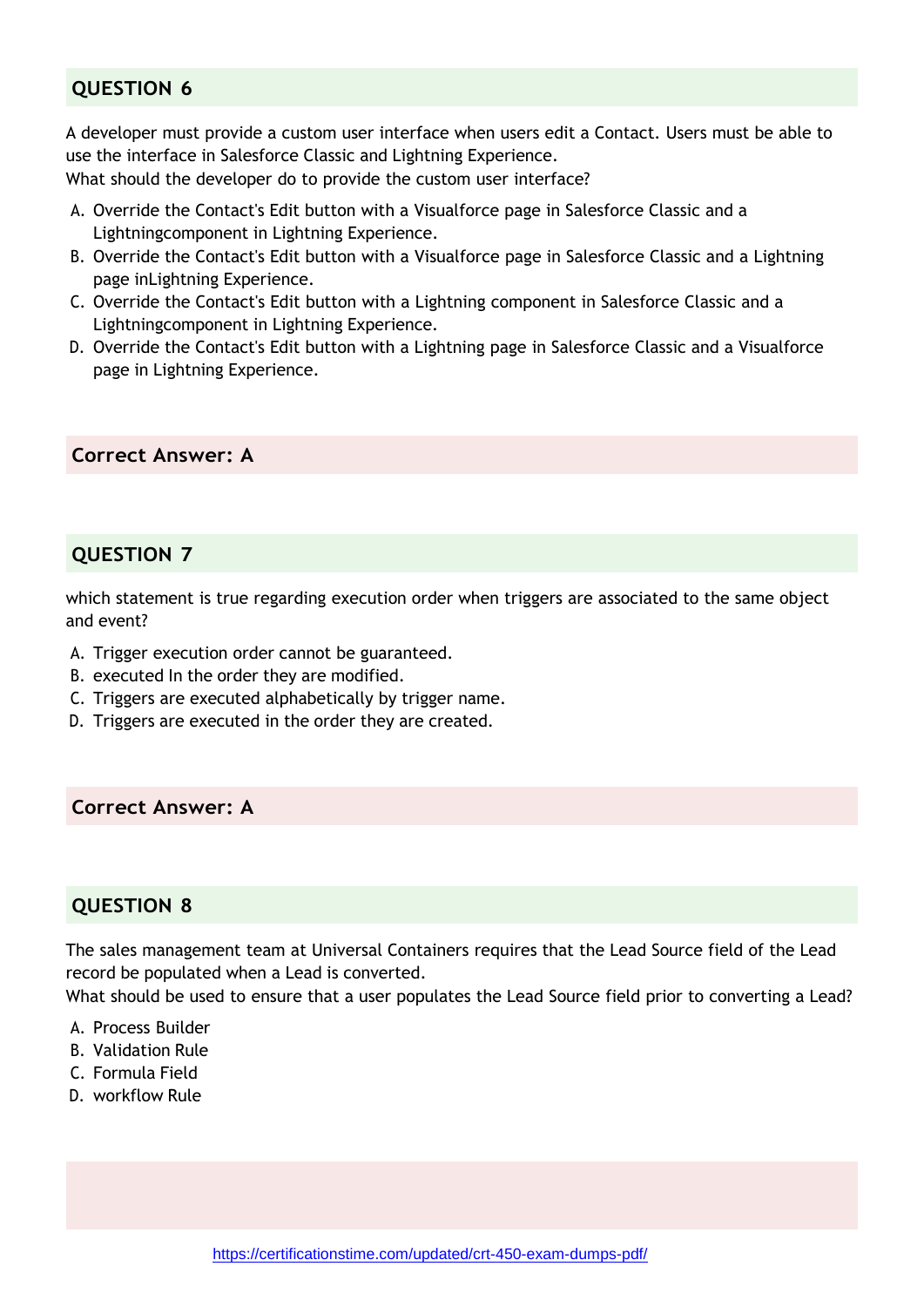What does the Lightning Component framework provide to developers?

- A. Extended governor limits for applications
- B. Prebuilt component that can be reused.
- C. Templates to create custom components.
- D. Support for Classic and Lightning UIS.

**Correct Answer: B**

#### **QUESTION 10**

What are three techniques that a developer can use to invoke an anonymous block of code? (Choose three.)

- A. Use the SOAP API to make a call to execute anonymous code.
- B. Create a Visualforce page that uses a controller class that is declared without sharing.
- C. Run code using the Anonymous Apex feature of the Developer's IDE.
- D. Type code into the Developer Console and execute it directly.
- E. Create and execute a test method that does not specify a runAs() call.

#### **Correct Answer: A,C,D**

#### **QUESTION 11**

A developer needs an Apex method that can process Account or Contact records. Which method signature should the developer use?

- A. Public void doWork(Record theRecord)
- B. Public void doWork(sObject theRecord)
- C. Public void doWork(Account Contact)
- D. Public void doWork(Account || Contatc)

**Correct Answer: B**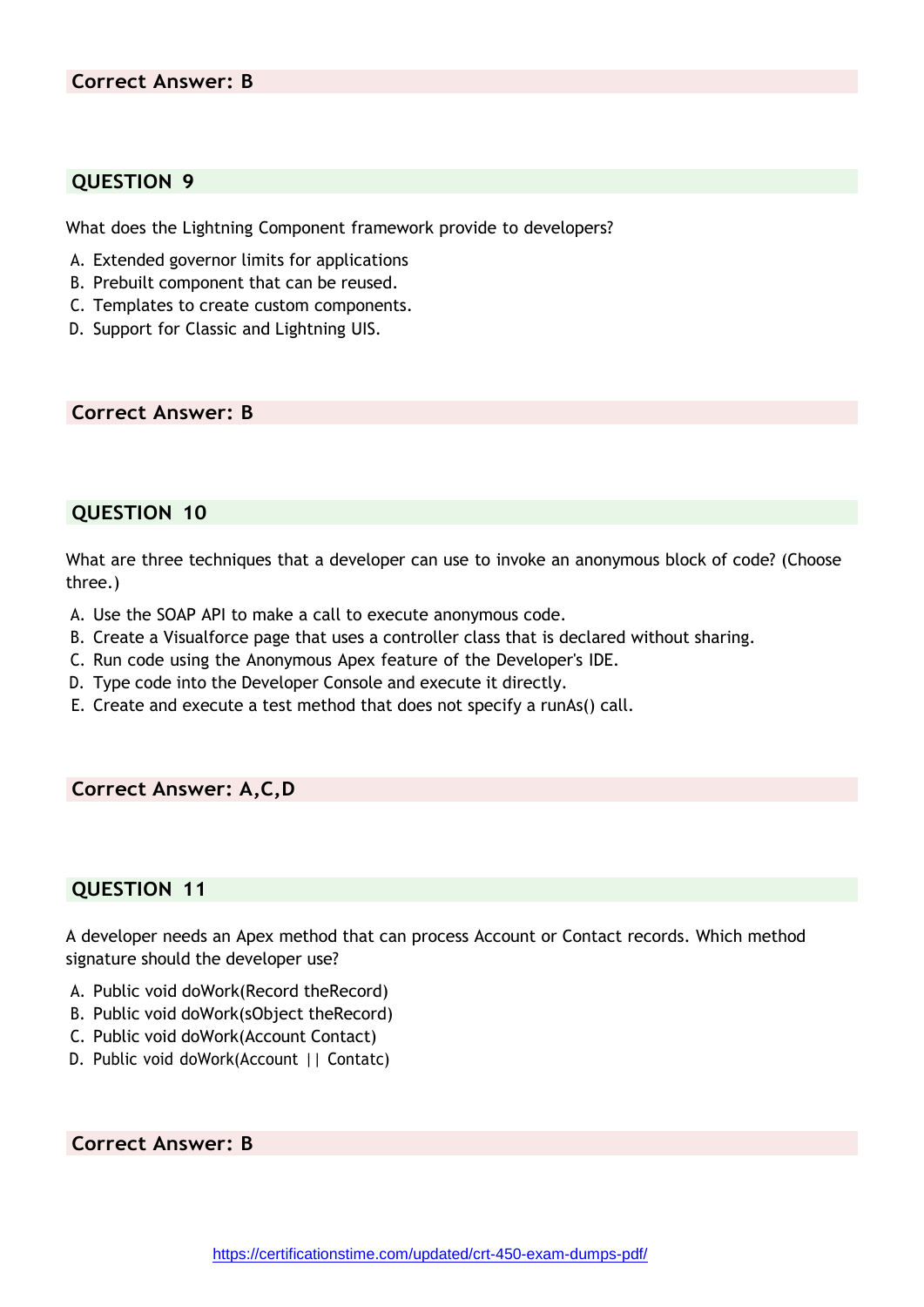A developer has to identify a method in en Apex class that performs resource intensive actions in memory by iterating over the result set of a SOQL statement on the account. The method also performs a SOQL statement to save the changes to the database.

Which two techniques should the developer implement as a best practice to ensure transaction control and avoid exceeding governor limits?

Choose 2 answers

- A. Use the @ReadOnly annotation to bypass the number of rows returned by a SOQL.
- B. Use Partial DHL statements to ensure only valid data is committed.
- C. Use the Database.Savepoint method to enforce database Integrity.
- D. Use the System.Limit class to monitor the current CPU governor limit consumption.

**Correct Answer: C,D**

#### **QUESTION 13**

A developer is implementing an Apex class for a financial system. Within the class, the variables 'creditAmount' and 'debtAmount' should not be able to change once a value is assigned. In which two ways can the developer declare the variables to ensure their value can only be assigned one time? Choose 2 answers

- A. Use the static keyword and assign its value in the class constructor.
- B. Use the final keyword and assign its value in the class constructor.
- C. Use the static keyword and assign its value in a static initializer.
- D. Use the final keyword and assign its value when declaring the variable.

**Correct Answer: B,D**

#### **QUESTION 14**

Which two characteristics are true for Aura component events?

- A. Calling event, stopPropagation ( ) may or may not stop the event propagation based of the current propagation phase.
- B. If a container component needs to handle a component event, add a handleFacets='' attribute to Its handler.
- C. Only parent components that create subcomponents (either in their markup or programmatically) can handle events.
- D. The event propagates to every owner In the containment hierarchy.